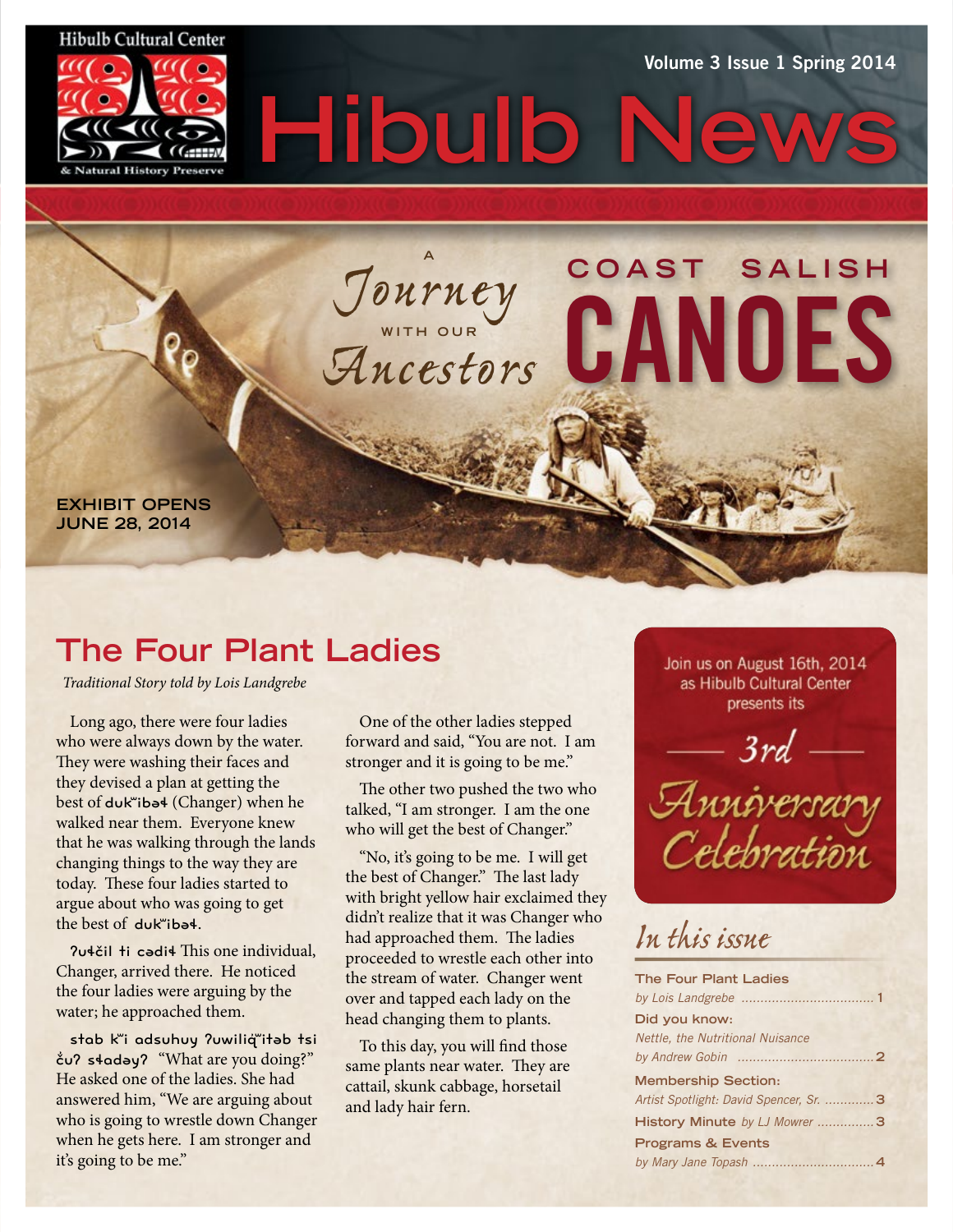# **Did You Know**

# *Nettle, the Nutritional Nuisance*

*Article by Andrew Gobin of the See-Yaht-Sub*

The nuisance in the back yard known for its annoying sting and pungent earthy smell, nettle is not the most desirable flora of the Pacific Northwest. For northwest tribes, however, nettle is a cultural and traditional staple. The Rediscovery Program at the Hibulb Cultural Center began their spring harvest of nettle sprouts March 12th, working to reintroduce the use of nettle into the community and continuing the revitalization of our culture.

Inez Bill, who has spent the last ten years learning about how to use nettle, harvested nettle sprouts on the bluff above Arcadia on the Tulalip Reservation. Derek Houle, who has been involved with the culture program for most of his life, and Lauw-Ya Spencer, who became involved in 2012 through the summer youth program, joined Bill as they gathered the sprouts to use in the rediscovery program. They then process the nettle sprouts for use in foods and preserve some nettle for continued use throughout the year.

"Nettle was a staple for our people for hundreds of years," explained Bill, "It has tremendous health benefits. For food you have to harvest the sprouts in the spring, or in the summer you can harvest the tops of the nettle, the stock gets too hard. Here at the museum we have expanded the uses. We make nettle tea and different flavored lemonades with nettle tea. We also have created Hibulb Bread, which is like buckskin bread, only more healthy and nutritional."

Bill and her husband, the late Hank Gobin, learned to harvest and prepare nettle and other traditional flora from



Photo credit: Francesca Hillery, Public Affairs

Valerie Segrest, Elise Krohn, and the late Bruce Miller, whose dedicated themselves to cultural revitalization and educating about traditional flora. Bringing that knowledge to the rediscovery program, Bill continues their work in revitalizing traditional plant use. As a girl, Bill's elders instilled in her the respect and reverence for these traditional plants as foods and as medicines and she hands down those teachings throughout the rediscovery program. She also gets creative, incorporating nettle into many recipes.

"The Hibulb bread is diabetic friendly. It is made with ground almond meal instead of flour, and without salt or sugar. Ground nettle is added, but we had to play around with how much was the right amount." said Bill.

A true superfood, nettle is packed with nutrients. It can be ground up and added to almost any dish for a



Photo credit: Francesca Hillery, Public Affairs

healthy boost. The cultural center makes a seasoning, ground nettle for recipe ingredients, blanched and frozen nettle for later in the year, nettle stock, nesto (nettle pesto), and so much more. As a cultural staple, beyond food, nettle was traditionally made into twine and nets, it is one of the stronger natural twines.

*To learn more about the rediscovery program, or to participate in activities, contact Inez Bill at the Hibulb Cultural Center at (360) 716-2638.*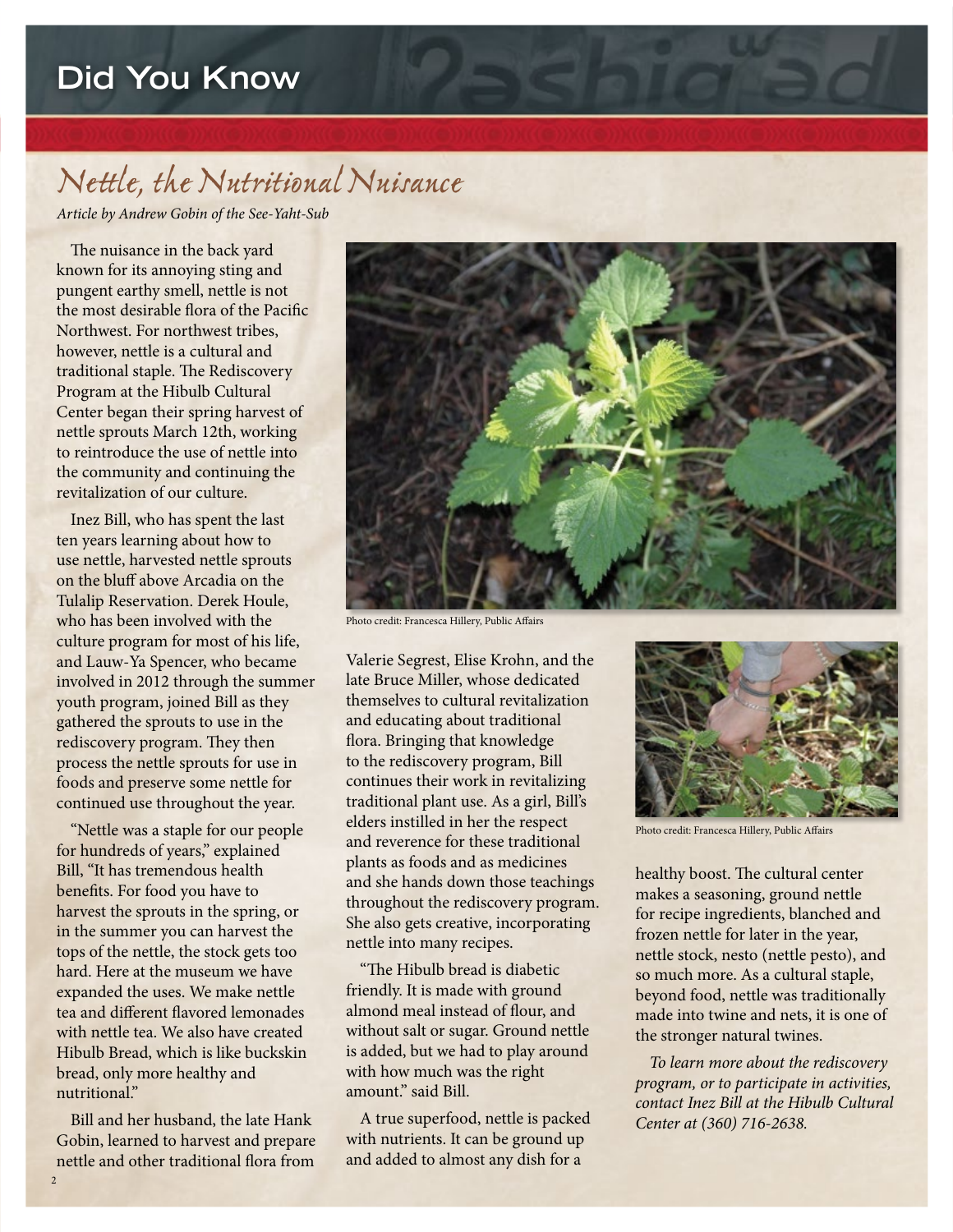# *Artist Spotlight:* **David Spencer, Sr.**

David Spencer, Sr. is an honored elder, veteran, author, songwriter, artist, and historian of the Tulalip Tribes. He has been an integral flame to keeping our cultural fires burning. He has contributed in numerous ways, such as being a featured poet in our Poetry Series, spokesperson for veterans, and recently contributed a few art pieces for our Coast Salish Inheritance exhibit; to name a few.

One art in particular, that is to be noted, is his writing, poetry. David has been writing poetry since 1973, he reconnected with the Lushootseed Language in 1997 and included that in his writing by using the language as a creative outlet. His poetry is inspired

from his life experiences, teachers, and fellow poets. His background includes some classical training, but mostly comes from his heart. "I took four courses at the UW from Nelson Bentley. He guided me on how to write poetry, to take one form all the way through the poem," said David. "Poetry is like painting."

You can purchase three of his works in the gift shop, "Elder Abandonment", "The Poems of a Tulalip Widower", and his book "Lifted to the Edge - The Reflections of a Tulalip Grandson". His book gives important and beautiful recollections of Tulalip elders and culture.

 *Written by Mary Jane Topash*



## **Tulalip Indians invited to Everett's 1901 Fourth of July celebration**

 In 1901, members of a fraternal organization in Everett decided to invite the Indians living on the Tulalip Reservation to Everett to take part in the city's Fourth of July celebration.

The organization  $-$  The Improved Order of Red Men – sent a letter to Tulalip's Chief Judge Charles Jules. The letter was written by Deputy Sheriff C.C. Thornton, well known to the reservation Indians when he was an Indian agent there.

The letter extended an invitation to all of the Indians of Tulalip to join the parade at 8 a.m. on the Fourth of July, and further invited them to "a good breakfast" which would be

"served to all who participate." Thornton added, "We look to you to see to it that a good attendance of Indians is present on the occasion."

 Snoqualmie Jim was called on to deliver the letter. Jim said, "In my heart I feel the greatest love for the white man, and think all the young men of the reservation entertain a like regard. Nearly all the braves are young men now, for the years are calling the old men away. I will do my best to get the Indians to come to Everett on the Fourth<sup>"</sup>

 Apparently Jim succeeded because the Everett Herald reported that the beach north of city dock was "thronged with Indian camps. Here are representatives from Tulalip, Lummi, Swinomish and British Columbia, each bringing with them a racing canoe and crew."

Lifted to the Edge

The Herald also called the parade "spectacular" and went on to describe the evening canoe races. Four canoes, one from Lummi, one from Port Madison and two from Tulalip vied for the \$100 prize (worth over \$2,700 in 2014 dollars). In the two mile race, Lummi took first and Tulalip beat Port Madison by three feet to take the second prize of \$40.

*Submitted by LJ Mowrer*